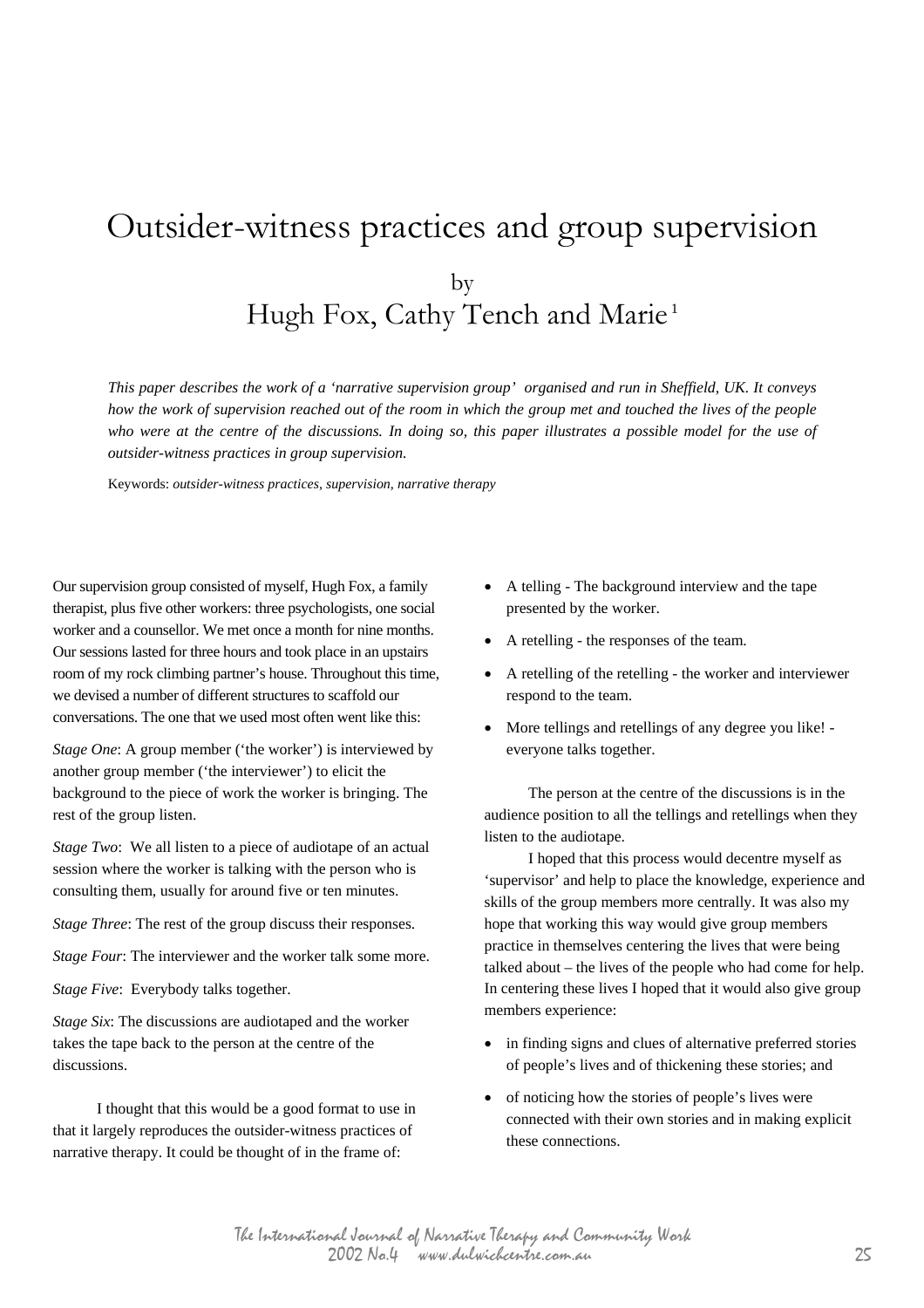Finally, and perhaps centrally, it was my hope that, by recording our discussions and passing the tapes back to the people whose lives were at the centre of our discussions, we would be able to contribute something back to them in return for their helping us by allowing us access to their lives in the generous way that they did.

 In preparation for working this way we all read Michael White's two pieces: 'Reflecting teamwork as definitional ceremony' (1995), and 'Reflecting teamwork as definitional ceremony revisited' (2000). I would say that the broad outlines that we had drawn from this were:

- acknowledging the experience of the person at the centre;
- acknowledging their preferred ways of being, their values, commitments, hopes and dreams;
- acknowledging our own responses to what we had heard and the aspects of our own experience which gave rise to those responses (resonance);
- acknowledging how our lives had been affected by what we had heard (transport).

 My experience in the group was that, while the first two 'stages' were relatively easy for the group to grasp and enact, the third 'stage' was harder and the fourth 'stage' relatively rarely achieved.

 Sometimes it was difficult to step fully into the conversational style that Michael White suggests, and occasionally we had to struggle to avoid serial monologues.

# **Marie**

 For this article, I have chosen to describe in some detail a series of conversations concerning 'Marie' (not her real name). I have chosen this, not because these conversations are an especially good example of our practice matching the model, but because I remembered Cathy, the worker, telling us how positively Marie, the woman she had been working with, had responded to hearing the tape. Marie had found it so positive that for a period she had listened to it every day.

 I also chose this particular example for practical reasons: Cathy is still in the same job and still seeing Marie, and so it was practical to seek consent from Marie and Cathy. Also this meant that I could have access to the tape of our discussions in the group so that I am able to quote from it. And perhaps most importantly it meant that I could meet with Marie and Cathy and talk with them about their responses to what we had done and what it had meant to them.

 On the afternoon that we listened to the tape that Cathy and Marie had made together there were five of us taking part: Cathy, myself (Hugh), Catherine, Martha and Adrienne. Catherine interviewed Cathy about the background to her work with Marie, while Martha, Adrienne and I formed the outsider-witness group.

#### **Background**

 Cathy is a very experienced counsellor in a general practitioners' surgery in a small town just outside a large midlands city in the UK. Cathy had made an audiotape with Marie especially to bring to our group. Later I was to learn that Marie had viewed this with some disquiet but that it was her trust of Cathy that had encouraged her to make the tape and to trust us. I realised then what an incredible responsibility we had shared that afternoon for keeping faith with that trust. Cathy had hoped that the group's responses would help her work with Marie move on into areas where she was finding it difficult to go but which she thought might be helpful to Marie.

# **Stage One: Catherine interviewing Cathy (about her work with Marie)**

 Unfortunately the initial interview with Cathy (by Catherine) does not seem to be recorded on tape. Perhaps we forgot to switch the recorder on? But we heard that Marie was 53 years old and that her father, whom she had experienced as an important source of support, died 10 years ago. Since then, Marie had been struggling with feelings of anxiety and a sense of worthlessness. This made it hard for her to go out on her own and had her worrying about what people thought of her. Marie and her husband had moved to this area recently and her new GP had referred her to Cathy.

# **Stage Two: Marie and Cathy's tape**

 Cathy then played us a ten minute extract from a much longer tape.

 On this tape, one of the issues for Marie that we heard about was Marie's sense that she was worth less than other people around her. Some of these people were of higher ascribed status, such as the doctor, whilst others lived lives

The International Journal of Narrative Therapy and Community Work 26 2002 No.4 www.dulwichcentre.com.au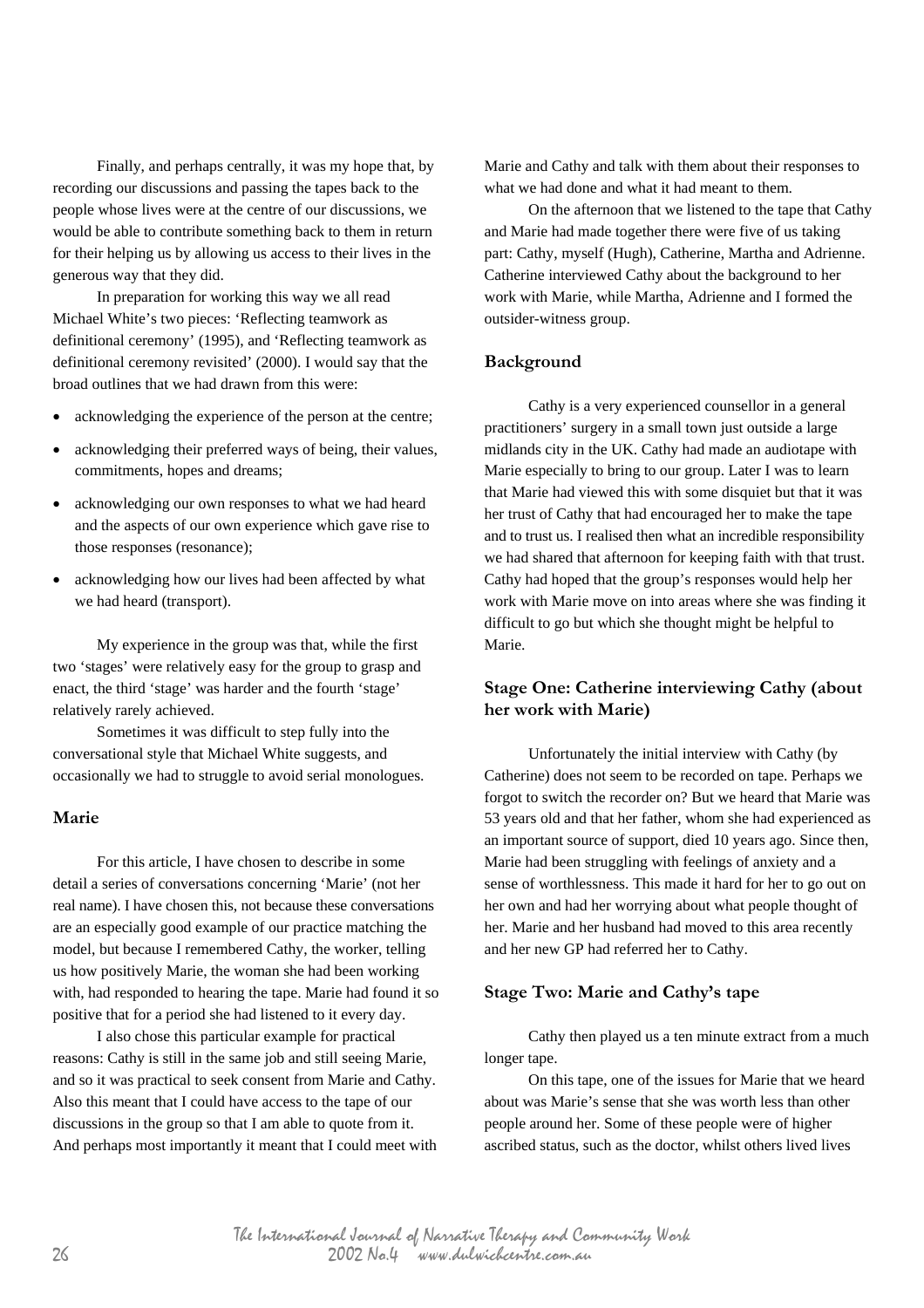just like hers. This sense of being worth less had Marie constantly considering every action before she took it, and judging her actions (and herself) after she had taken them.

 In contrast, we also heard how Marie was able to relate to some old and dependant people living in residential care in a spontaneous way with which she was comfortable.

 The excerpt started with Marie talking about her ability to understand and reach out to older people. She was talking about an incident that took place in an old people's home:

*Marie*: One lady, who was not aware of what you were doing, in fact not aware at all, one hand starts going [shaking] and I just touch them. Touching, it stops, the shaking stops ... I imagine these things, that they must be feeling some-thing inside, feeling alone ... I can see it calms them ...

 Cathy and Marie then talked about how it was that the fear that usually came between Marie and other people didn't prevent Marie from reaching out in this situation. Marie decided that it was empathy that enabled her to feel for other people with a strength that dismissed the fear. She said how with these old people 'you never know the depths of their mind'. She went on to express how her husband sometimes responded to her understanding of minds:

*Marie*: He always says that I think too much, you see. (Laughs)

*Cathy*: I guess it's down to you, what do you want for you? ... The question I would ask you, in terms of how you want your ... your hopes for your life, is, does showing compassion and empathy fit with your hopes for your life or not fit?

*Marie*: What do you mean, in what sense?

*Cathy*: How you'd like your life to be?

*Marie*: What sticks in my mind is different things I've said in the past, and you've said about it, it must be tiring, when I've said I have to think about this and doing that and I have to do that, I have to make sure that that's right, or I have to think before I do that, and it's like safeguarding every angle, and you said, that must be tiring, that sticks in my mind, and now I think to myself, that is tiring, that *is* tiring, and it's no good to me and now I'm thinking, well, why is it no good for me then?

*Cathy*: When you're thinking about how to relate to the old people, that seems much better for you, you just find yourself doing it ...

*Marie*: ... that's right ...

*Cathy*: ... and it's not something that you spend a lot of energy thinking about.

*Marie*: No, it's just what comes.

*Cathy*: Is that how you want it to be?

*Marie*: Yea ... yea ... yea, you see there's another thing where you say, 'do you want to ...', or 'is it a thing that you want to ...', ... I keep thinking, 'let things come out of my mind now', ... and I think that's what's working ...

*Cathy*: For you to be thinking about what you prefer for your life?

*Marie*: Yea.

 Marie went on to say that, since the previous session, this comparison of herself with other people had been somewhat less of a problem, and she had been thinking that 'putting herself on top of a mountain, surrounded by cotton wool' was pointless; 'It's very lonely up there isn't it?'

 Also, she had been thinking that the only person who would worry about her and think about her, her father, was dead, and she thought 'it should be different from that'. She concluded that she would never be able to relate to the extent that she wanted to if she kept isolating herself.

# **Stage Three: Reflecting team**

 The group started by acknowledging Marie's experiences that had led her to consult with Cathy.

*Hugh*: What was your sense of what Marie had been experiencing in her life?

*Martha*: It was painful ... something of having had some kind of a struggle on her own through life ...

*Hugh*: Sounded like a back-to-the-wall kind of life, waiting to see who would judge her ...

*Adrienne*: Under attack or being undermined all the time...

*Hugh*: ... it sounds like Marie and the people in her life had only described her shortcomings ... it was as if only one half of her life was being talked about ...

*Martha*: I was thinking, Cathy and Marie have probably talked about this, and I wondered where these ideas, these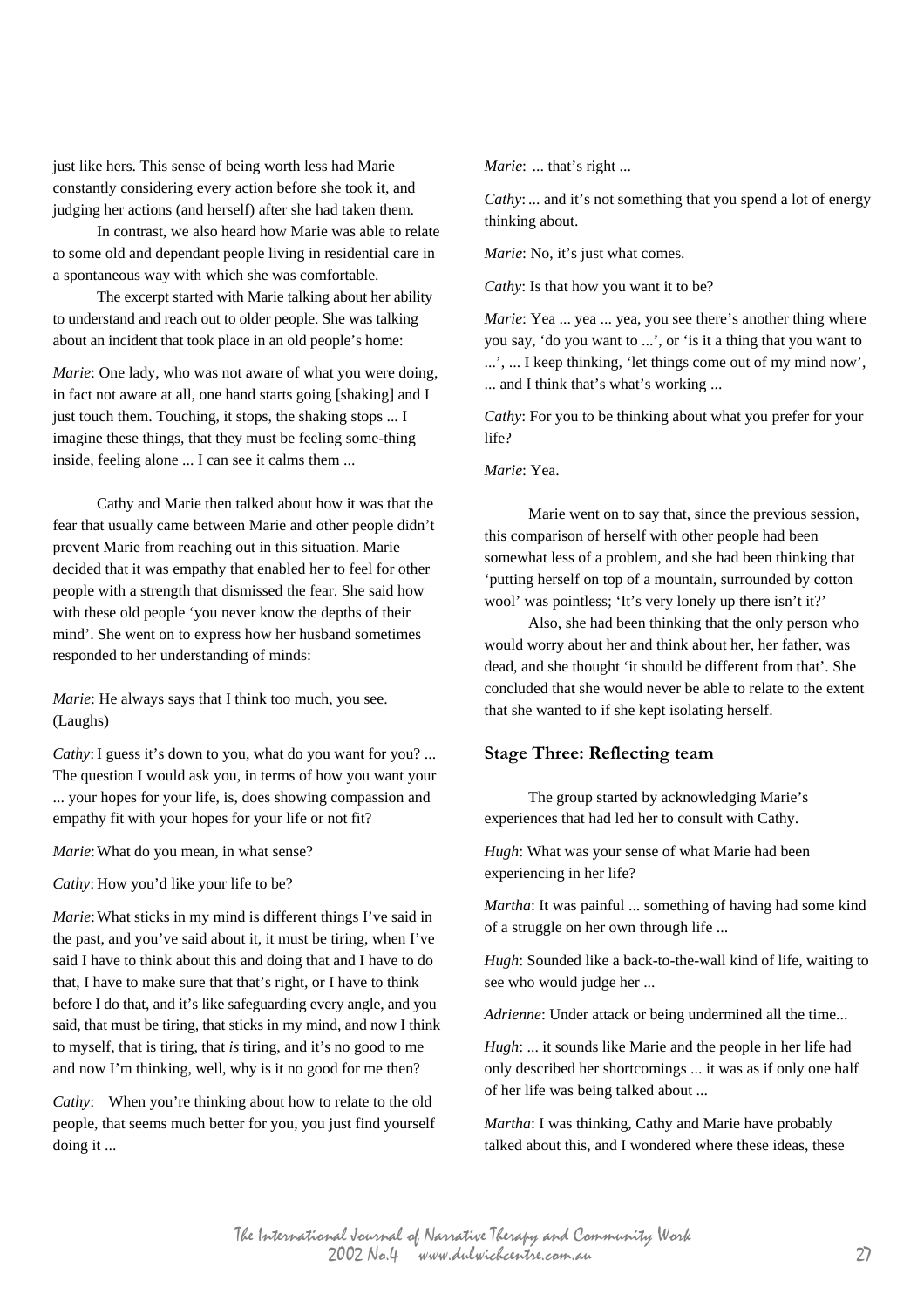kinds of descriptions, the way Marie talks about herself, came from.

*Hugh*: I wondered about the history of all that, and only probably one tenth of her life told.

*Adrienne*: And in the telling of one part the forgetting of the rest.

 We also talked about her experience of having to evaluate all her actions and how tiring and isolating this was.

 Next we started to talk about some of the exceptions to this story that we had heard about. These included the reaching out to the old person; her having learned sign language previously; and her relationship with Cathy.

 Martha spoke about a friend of hers who had learned signing:

*Martha*: It took a lot of commitment ... being very dedicated ...

*Hugh*: What does this make you think about what Marie's commitments might be to?

*Martha*: Understanding of others, or wanting to help ... to encourage others to participate or share opportunities ... offer others the ability to communicate, closer relationships ...

 We went on to wonder whether there might be people in Marie's life, past or present, who could tell stories of Marie reaching out to them and helping them to feel less isolated and more a part of things. We wondered how all this would fit in with Marie's hopes for her future and what she might be able to experience in life. And we thought that when Marie spoke of Cathy asking her what *she* wanted, and this being what worked, that we heard some excitement in Marie's voice, and that perhaps this presented a wonderful new vista full of possibility.

# **Stage Four: Catherine's second interview with Cathy**

 Catherine now talked with Cathy about her responses to the team's responses. Cathy responded to the idea that Marie's life was only partly told by talking about her sense that Marie's father was the only person who saw and appreciated Marie. She told a story of how Marie's father would comfort her by putting a piece of chocolate under her pillow. Catherine wondered if Marie was like her dad, good at acts of kindness?

Cathy told of an example of Marie's caring ways:

*Cathy*: She [Marie] came in one day and said: 'Are you alright?', and you know how you do when you're the counsellor, and she said 'Are you sure?', and she was determined that I wasn't, and I wasn't actually ... She knew on some intuitive level without exchanging any words, that I was having a pretty rough time ... Where did she learn that sensitive way?

*Catherine*: And how has she kept it alive?

*Cathy*: ... however much she has felt afraid this thing is bigger than that ... the bit about the vista, such a lovely way to think about having choices ...

*Catherine*: And I felt some excitement in Marie's voice [when she was talking about that]... and I guess you can feel scared at the same time ...

*Cathy*: ... it is scary thinking about having choices rather than being in a prescribed sort of way, there's a safety in that, but having choices and stepping outside the tramlines can be quite scary ... and yet she's doing that despite whatever the fear, she's doing that ... and I find that exciting, to be part of that ...

*Catherine*: ... I think I got a bit excited as well when I heard her say towards the end of the bit [of tape] you played, 'it's no good for me then, but why isn't it any good for me?', and it felt she was going to ask that question ... and I did feel quite excited.

# **Stage Five: Everyone talks together**

 In this part of the process I assume a more central position. I take it as an opportunity to pick up on any issues in relation to the work that don't seem to have been covered so far. This may centre the concerns of the worker who brought the tape. It is also an opportunity to directly address the learning needs of the group members, and thus to centre their concerns rather than the concerns of the person whose life we have been hearing about. Also, of course, there is space for group members to contribute or to ask questions. At the same time, we continue to record the discussion, and the person whose life we have been hearing about (in this case Marie) will hear our discussions and so it remains important to continue to attend to the question of how our discussions may contribute to or take away from her life.

 In this stage in particular, I was aware of the relevance of matters of gender. Not only was I the only male in the

The International Journal of Narrative Therapy and Community Work 28 2002 No.4 www.dulwichcentre.com.au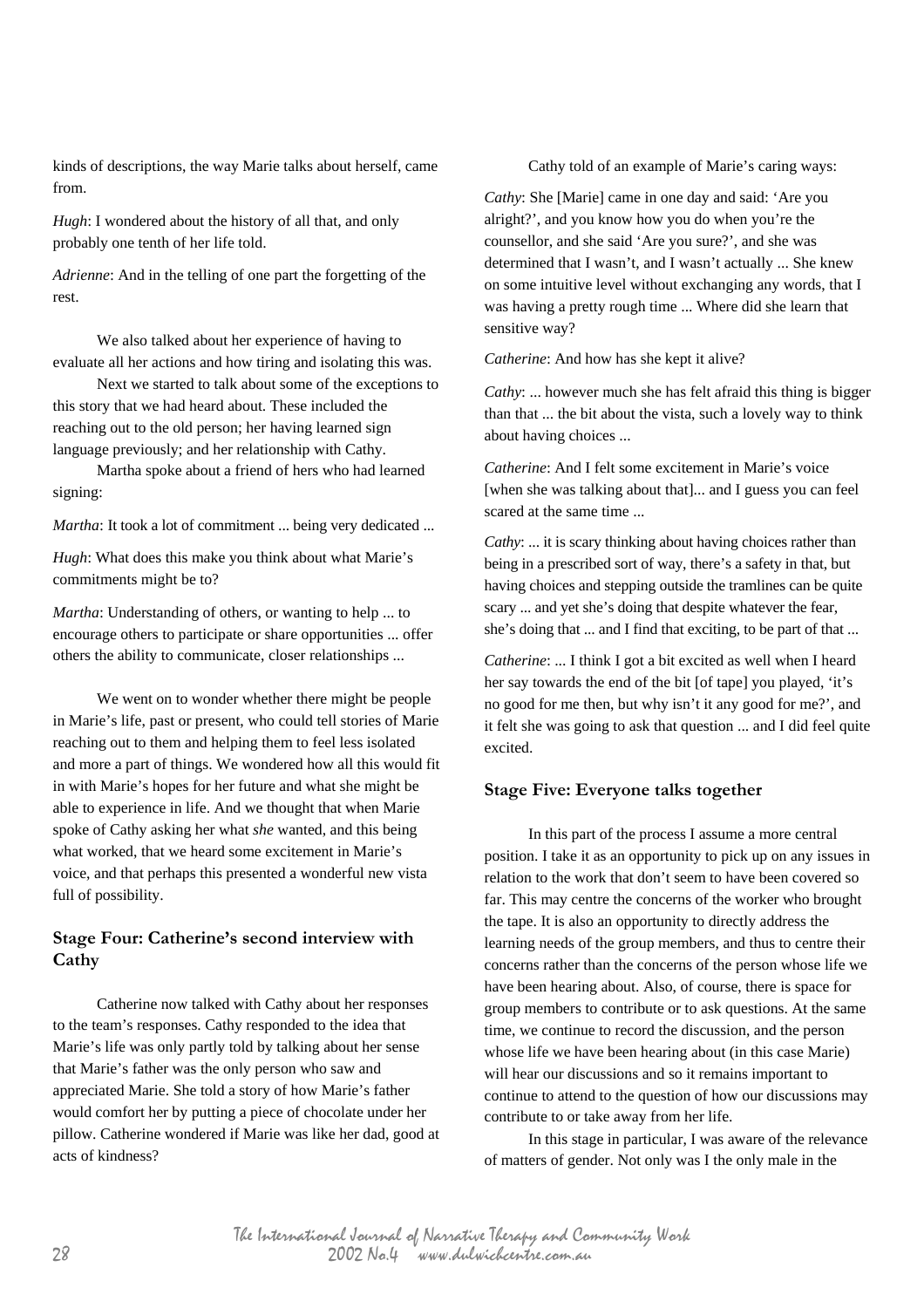group, but I was the supervisor and in this stage of the process I take a more central role. This was something that we talked about specifically at our first meeting. We did not come up with easy solutions. The group was clear that it was important to them that I avoid stepping into a patriarchal role where I would be responsible for them in a paternal sort of a way, and this felt like it was important to me too! I took responsibility for checking during the life of the group how they were experiencing the process of our interaction, and this included checking in about issues of gender.

 In this particular example, I started stage five by picking up on what Cathy had said about Marie's father. I was wishing to open up space for Cathy and Marie to have a remembering conversation in relation to Marie's father, whose death seemed to have initiated a particularly difficult period in Marie's life, a period which she was still struggling to recover from.

 In the group I wondered whether her father was still in Marie's life, and whether she ever felt his presence with her. I went on to wonder about what he would appreciate about what she was doing now to recover her life, and about the way she reached out to the old lady; what he would still recognise as things that he used to love in Marie. In asking these questions I was guided by Michael White's use of the 'saying hullo again' metaphor (White 1988).

 I also spoke of some resonances with some aspects of my own life that had been stirred up by hearing about Marie's life. These aspects had to do with my relationship with my mother. I acknowledged that hearing about Marie's ability to 'reach out' had affected in helpful ways how I understood these aspects of my own life. This was an acknowledgement of transport (White 1999). In making these responses my intention was to embody my responses (White 1995b) and to acknowledge the contribution made to my life by Marie, locating what we were doing as a two-way process (White 1997).

 I wondered aloud about the 'intuitive level' which was a phrase that had cropped up repeatedly during the discussion. This phrase, as I understood it, referred to Marie's ability to reach out without undue self-reflection or self-criticism.

 I wondered what special knowledges Marie had that constituted that intuitive level; that enabled her to understand people without them speaking a word; what her sensitivity, which she herself acknowledged, represented in terms of knowing how to understand other people. I did this in order to try and open up the possibility for Cathy and Marie of

deconstructing these naturalistic structuralist categories ('intuition' and 'sensitivity') and moving instead to descriptions of knowledge and skill, and of intention, value and commitment - non structuralist categories (White 2001).

 Finally, I went on to wonder who she might become if she were able to further value this 'intuitive level'. And I shared *my* excitement in wondering about this! Here, I was working within the re-authoring conversations map (White & Epston 1990; White 1992, 1995a). Marie's actions of reaching out to people without self-criticism (landscape of action), were linked to a re-authored understanding of her identity as a knowledgeable and skillful person, who had developed these knowledges and skills in the context of intentions, values, commitments and hopes (landscape of identity). These considerations were then taken into the future through speculating about what Marie might find herself doing if she were to consider this possible re-authored identity to be of value, and if she were able to hold on to valuing these new-found identity conclusions.

#### **Summary of process of group supervision**

 This process probably took a little over an hour. While the group had the opportunity to take part in outsider-witness practices in relation to Cathy's conversations with Marie and with Catherine, we were also able to engage in a number of other narrative practices:

- acknowledging experience,
- use of externalising language,
- identifying unique outcomes,
- identifying possible preferred stories,
- thickening descriptions,
- exploring histories,
- moving from naturalistic to non structural descriptions,
- embodying responses,
- using dialogical process in reflecting,
- re-membering conversations,
- deconstruction.
- re-authoring conversations.
- ... Perhaps you can spot some more?

 This list, of course, only relates to this particular example; doubtless to say, if we were to subject another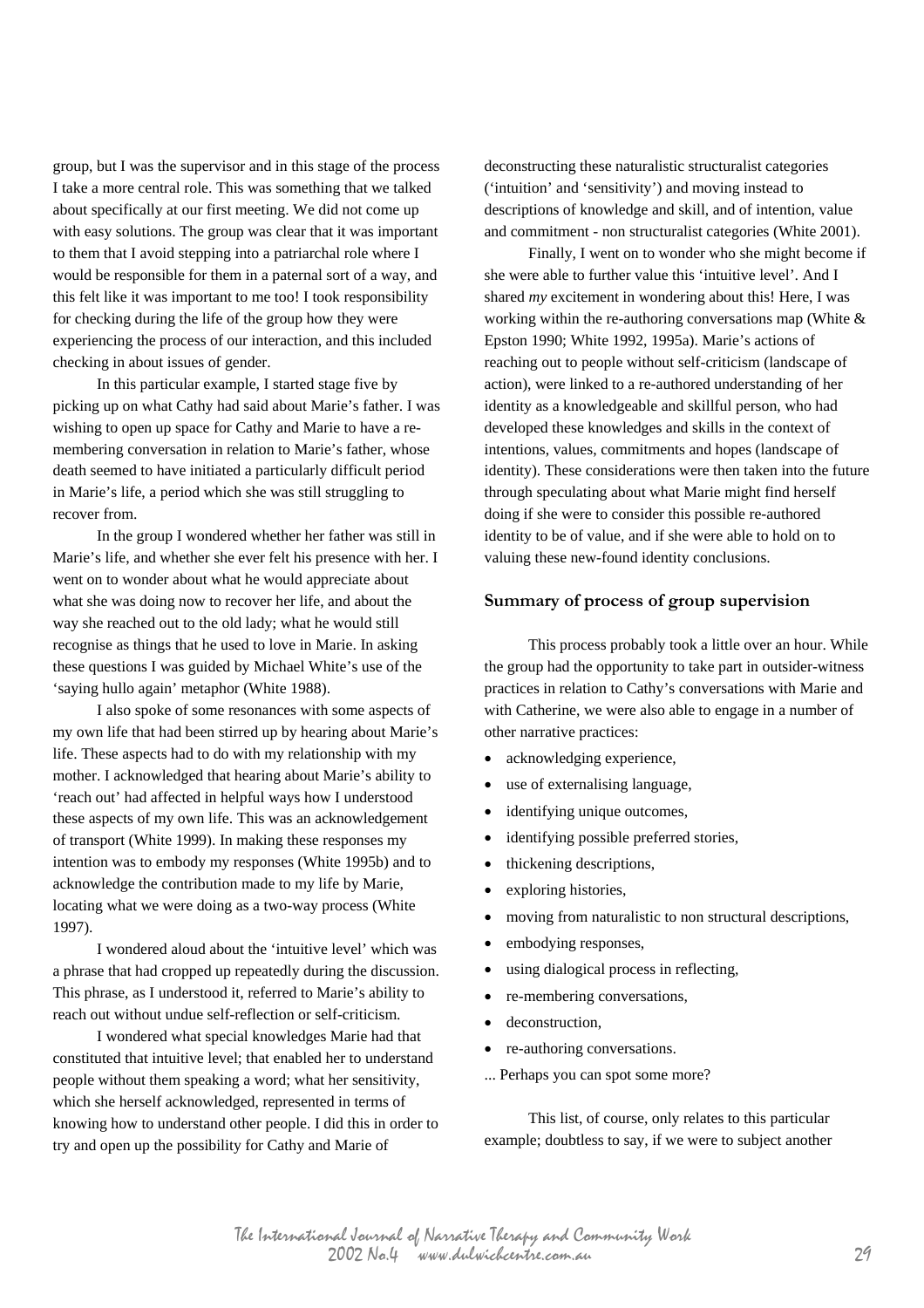example to this degree of analysis then there would be other practices that are not on this list; and equally, no doubt there were opportunities here that the group did not take.

 This format for supervision then provides rich opportunities for developing familiarity with narrative practices and with narrative conversations.

# **Follow-up**

 In order to write this article, I contacted Cathy and on my behalf she approached Marie, seeking her agreement to meet with myself and Cathy so that I might find out her experience of hearing the tape of our discussions. I had already heard from Cathy, before the supervision group had stopped meeting, that Marie had been listening to the tape every day and that she had responded to it very positively. So I was interested to hear more about this.

 I was also interested to hear Cathy's sense of how this process had contributed to the work that she and Marie have continued to do together. And I also took the opportunity to ask Cathy about how she felt this process of group supervision, throughout the life of the group, had contributed to her understanding and practice of narrative therapy.

# **Marie's response to the tape**

 I met with Marie and Cathy at the doctor's surgery where they do their work together. We talked on tape for about 45 minutes.

 Marie described her initial response to the tape. She had already described how she expected to hear criticism and negatives.

*Hugh*: So you didn't hope for anything but you did say that you would like to hear the tape ...

*Marie*: Yes ... then I was frightened of listening to it, when I took it home, I thought, oh dear, and when I went in to the bedroom on my own ... And put on my headphones, and I thought, wait for it now, and all I thought was that I'm going to feel really bad about this, it'll set me off on a chain of events, this will ... and as I put it on, and just listening to somebody saying something and I'm thinking, yea, that's true ... but it wasn't a negative thing about me ... it was like 'that's true' and as I was listening to more of it, I thought, I haven't met these people ... yet they're actually saying what I [think] ... I've given something away here ... they've understood that

... and yet it's something I keep hidden ... and then I'm thinking as it went on and on, I thought to myself, I had to really think, and then I thought, 'yes!'; and then it was like reactivating, I can only say that word, reactivating something in my mind because I have to think about things, this seems to ring a bell, because I had to think deeper and deeper and days I had to think and put it on again ... I had to analyse every single thing on it, everybody's voice, what everybody was saying, all the words ... pull every piece out of it just in case, you know, because I don't trust, you see ... and then it really came home to me there was somebody, people there ... I know Cathy understands me ... [they'd] received some thought of mine about the past, only I would think it was daft ... and now you were confirming those thoughts but in a positive way ... I thought, now, I don't think I'm on my own anymore, that was the main thing.

*Hugh*: ... you don't think you are on your own anymore ...

*Marie*: No, because the first thing she said, 'Marie's had some kind of struggle in her life on her own, and I thought, that's true ... and I thought, that struck a chord with me …

 Marie went on to further talk about her sense of acknowledgement and confirmation listening to the tape. This led on to her describing her experience of a lack of recognition in her life and how this had led her to cut off and isolate herself as well as to doubt her own judgement. Listening to the tape had helped her connect her present with her past, and Marie described that this 'makes me feel better'.

 Following this, Marie spontaneously started to talk about how she used to study, getting psychology books from the library, in order to 'study body language, picking up every single thing ... because I didn't trust people'. She also talked about how, as well as watching the things she did, she studied the things other people did, working to understand 'why did they do that?' What had once been described solely as 'intuition' had now become unpacked. The skills and knowledges involved and the history of acquiring these skills and knowledges now seem more available to Marie.

 We also talked about her experience of being understood in the ways that she had been talking about:

*Marie*: When you said about half of my life was spoken of ...

*Hugh*: ... told and not told ...

*Marie*: I thought, that's true, my half of life [that I tell] it's

The International Journal of Narrative Therapy and Community Work 30 2002 No.4 www.dulwichcentre.com.au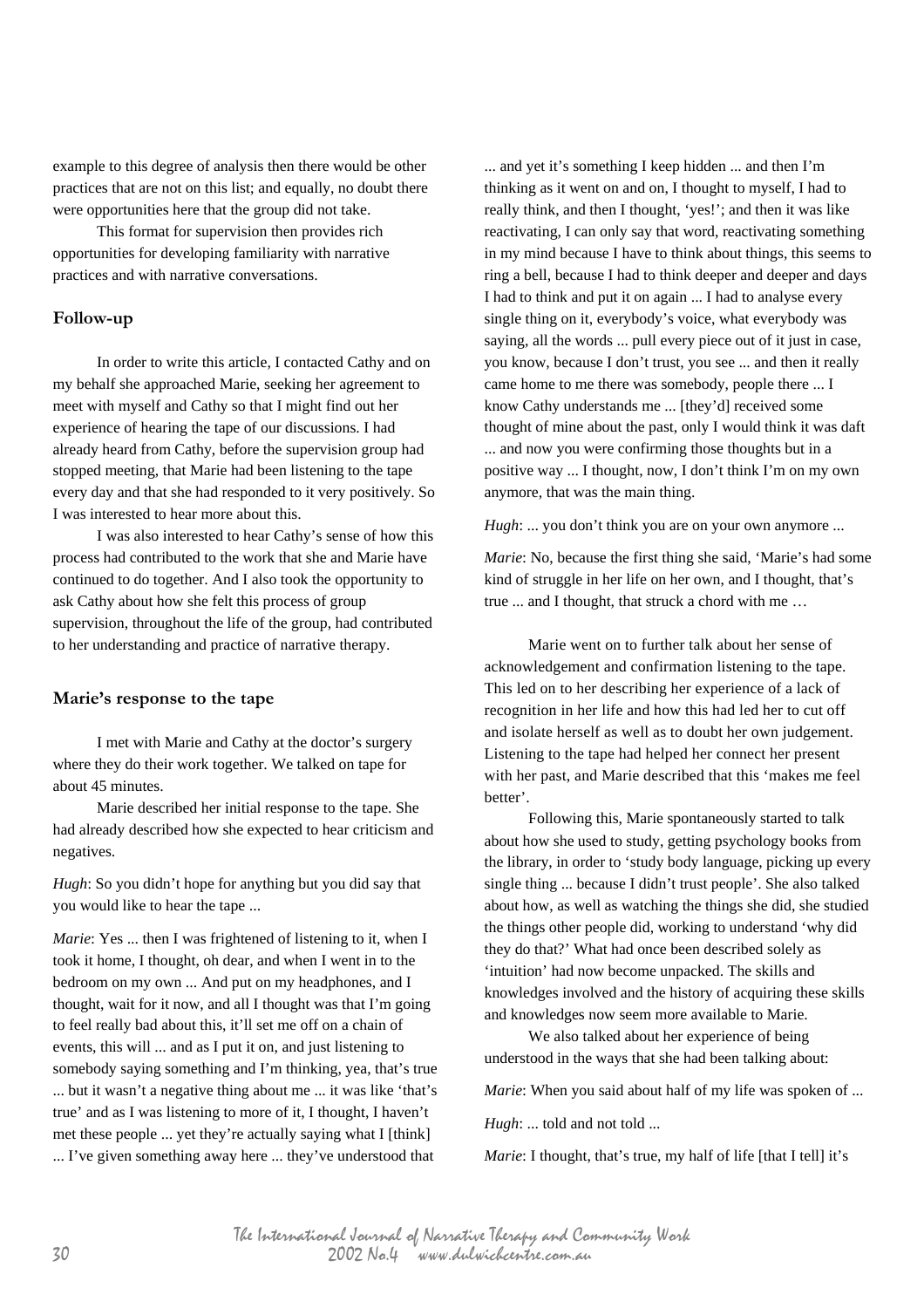always the negative side I take on ... that's the way I am. That's like the way I think ... and then I'm listening to [people on the tape who are] saying, it isn't, that it's positive ... I wonder what Marie would have been, you said ... it was a cold shuddery feeling ... it was a good experience ...

 Marie reiterated that it was the acknowledgement of struggle that was the main thing.

*Hugh*: Has that acknowledgement of struggle affected your life since?

*Marie*: Now? I think now that I could talk about it [the struggle], I've got backup.

 Marie went on to explain how this sense of backup enabled her to talk to her husband about when she was a child and what it was like. He found it hard to understand her, but she persisted because of this sense of backup. When I asked if he understood her more as a result of this she said, 'Yes ... that's better for me because it makes me feel a bit more secure'.

 I asked if anyone else had noticed these changes, and Marie told me about her friend who had said, 'I don't think that you are the same, you're not as depressive, I think that you are better than you were'. Marie told me that her friend can feel down too, and that what her friend had noticed was that Marie was 'pushing her more ... I'm pushing her more to be positive'. Marie said, 'and I think that's been since the tape'.

 Marie said that there was nothing about the tape that was unhelpful, that it had been a big help, and that she still listened to it. Cathy asked her how many sessions of therapy Marie thought it had been equivalent to and she said 20. I said that, as she still listened to the tape, 'It's like the meter is still ticking, perhaps in a month it'll be 21 or 22 sessions!'

# **Cathy's account of effect on the work with Marie**

 Because the conversation that I had with Marie was so riveting, I was not able to talk with Cathy for as long as I would have liked, and so I asked Cathy to send me some thoughts in writing. What follows is based on both the brief conversation we did have and on the writing that Cathy sent me.

 Cathy told me that she had been very hopeful that the process might be helpful to Marie. She said that she had felt sure the process would contribute to enabling Marie to step out of isolation and experience a sense of connection. She

hoped that it would contribute to Marie feeling acknowledged and understood. Cathy also saw it as a part of the work that she and Marie were doing together:

'I saw it as part of the work that I was wanting to do with Marie but couldn't do on my own ... *I* needed a backup! One of the things that happened as a result was that Marie told me a whole lot of different things about her life that she started to remember, including reaching out to people and what a difference she had made to those people's lives.'

 Cathy described how certain events of Marie's life were now being taken into themes of belonging, in contrast to story-lines of isolation. Cathy also conveyed how Marie was now being able to acknowledge that her life might have value to others through her reaching out to them. Cathy mentioned three examples from Marie's youth that they had recently been talking about together:

- Marie had befriended an ostracized girl with learning difficulties and had treated her as 'normal'.
- Marie had encouraged a boy in a wheelchair to learn to walk again.
- Marie had saved a child from drowning in a swimming pool.

 Marie was also able to acknowledge her contribution to her friend (who Marie had referred to in our conversation together – see above). Furthermore, Marie had taken a risk and acknowledged to Cathy how important their meetings together were to her.

 Importantly, Marie had shaken off self-blame's grip, saying, 'I know I'm not to blame now', and had started on a project to 'get her life back'. This included starting to drive again so as to lessen her dependency on her husband. Cathy also conveyed that they were working on Marie giving her own answers to questions during their sessions together, rather than Cathy speculating on possible answers. [I think that they must be making excellent progress with this because I was struck at how Marie was able to find answers to the various questions that I asked!]

# **Outsider-witness practice as group supervision**

 I also asked Cathy to comment on her experience of this group supervision process.

Cathy said that she thought that it was a good way of learning and that every time she came away feeling really